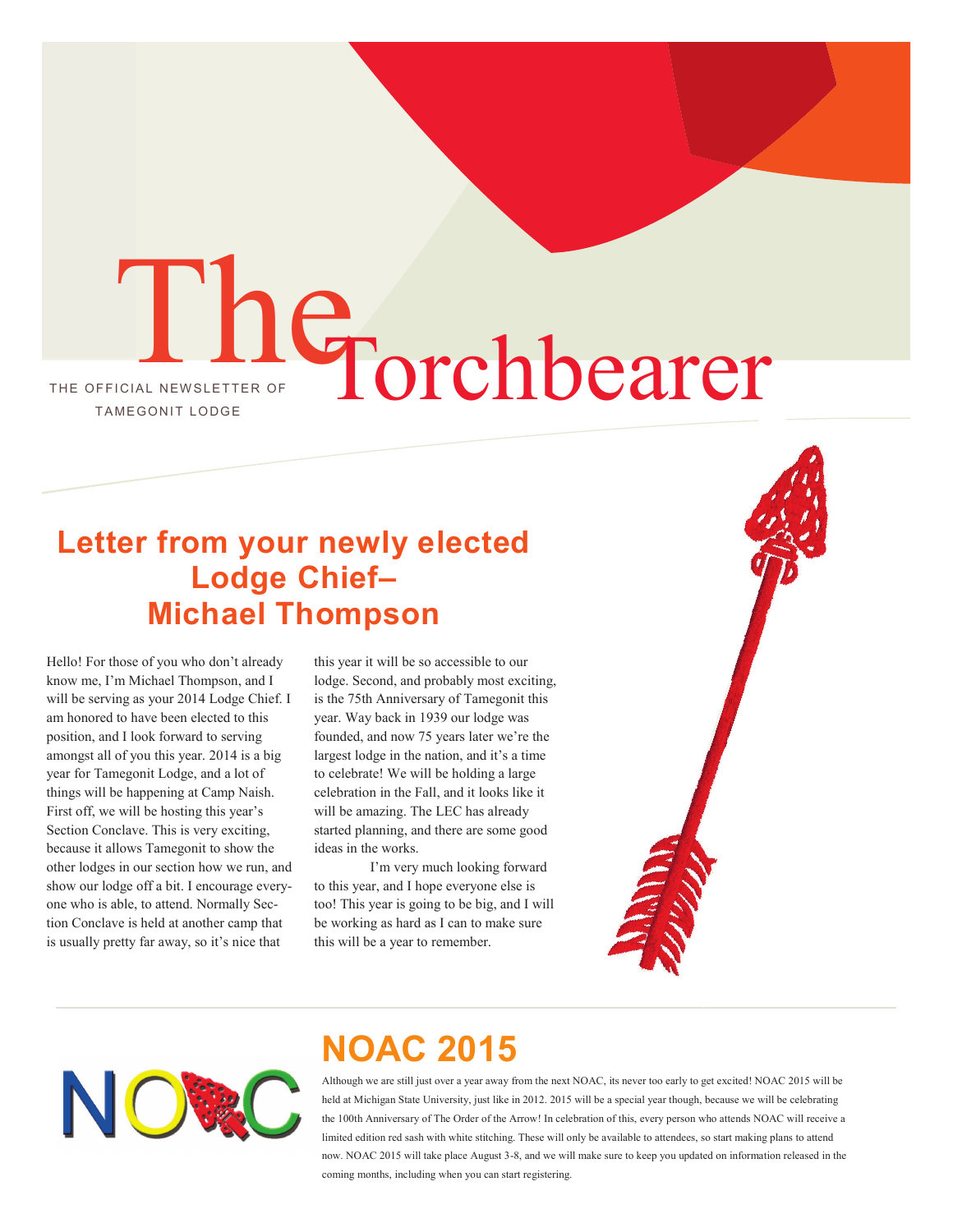#### **Upcoming Dates through December 2014**

August 15 – Lodge Executive Committee Meeting August 16-18 – Fall Induction Weekend September 19 – Lodge Executive Committee Meeting September 20-22 – Fall Fellowship October 5 – Vigil Banquet October 12 – Lodge Leadership Development October 17 – Lodge Executive Committee Meeting November 8-10 – NLS & NLATS November 21 – Lodge Executive Committee Meeting December 19 – Lodge Executive Committee Meeting January 4, 2014 – Winter Banquet January 16, 2014 – Lodge Executive Committee Meeting February 15-16, 2014 – OA Trading Post Service Project February 20, 2014 – Lodge Executive Committee Meeting March 20, 2014 – Lodge Executive Committee Meeting April 5-6, 2014 – OA Induction Planning & Training April 11-13, 2014 – OA Section C5B Conclave April 17, 2014 – Lodge Executive Committee Meeting April 25-27, 2014 – Spring Induction Weekend #1 May 9-11, 2014 – Spring Induction Weekend #2 May 15, 2014 – Lodge Executive Committee Meeting May 16-18, 2014 – Scouting 500 June  $4-5$ ,  $2014$  – Summer Induction  $#1$ June 11-12, 2014 – Summer Induction #2 July 2014 – Bartle Brotherhood Conversion Ceremony (Bartle Staff Members Only) July 2014 – Rotary Camp Inductions August 9-10, 2014 – OA Trading Post Service Project August 14, 2014 – Lodge Executive Committee Meeting August 15-17, 2014 – Fall Induction Weekend September 18, 2014 – Lodge Executive Committee September 19-21, 2014 – Tamegonit Lodge 75th Anniversary Celebration October 4, 2014 – Vigil Banquet October 16, 2014 – Lodge Executive Committee Meeting October 18, 2014 – Lodge Leadership Development November 7-9, 2014 – NLS & NLATS November 15-16, 2014 – OA Trading Post Service Project November 20, 2014 – Lodge Executive Committee December 18, 2014 – Lodge Executive Committee

#### **OA Lodge Service Project: November 16-17, 2013**

Are you interested in giving service to Tamegonit Lodge? If so, the upcoming OA Lodge Service Project would suit you perfectly. To register, just head over to the lodge website and sign up online. There is no cost to anyone who attends. We will be working with the Trading Post at Camp Naish to better organize and account for inventory. The project will start at 8:30am on November 16th, and participants should expect to stay until 8:30pm, with lunch and dinner provided. Depending on the progress made on Saturday, there may be extra work required starting at 8:30am on Sunday the 17th. See you there!

#### **2013 Fall Fellowship**

Tamegonit's 2013 Fall Fellowship was held September 20-22, and it was undoubtedly one of the best so far. Many exciting things happened within the Ceremonial Team, including the premiere of a new Brotherhood Ceremony, and a ceremony performed by adult Arrowmen. On top of that, those present elected the Lodge's 2014 Lodge Officers. Congratulations to all our newly elected officers!

**Lodge Chief–** Michael Thompson **Vice-Chief of Administration–** Austin Weber **Vice Chief of Chapters–** Ian Matches **Vice Chief of Inductions–** Andrew Rome **Vice Chief of Program–** Clayton Kistner **Lodge Secretary–** Evan Johnson **Lodge Treasurer–** Bryce MacDonald

#### **Tamegonit Lodge 2014 OA Winter Banquet & 75th Anniversary Celebration**

**Saturday, January 4, 2014 Gathering opens at 4:30 p.m.; Dinner beginning at 6:00 p.m. Uptown Theater, 3700 Broadway, Kansas City, MO** 

**WHO?** All Arrowmen and their families are invited to join us for the Annual Lodge Banquet.

**WHAT?** Come for a telling of the history of the lodge from 1939 to today as well as a kick-off to the 75th Anniversary year in 2014. We will recognize significant accomplishments of the past year. Highlights will also feature the 40 newest Vigil Honor members, presentation of the Founder's Awards, installation of 2014 officers and Chapter and Committee awards from 2013!

To begin our celebration memorably this year, our main course will be Kansas City Strip Steak (vegetarian options will be available upon request)! There will be opportunities for you to bid in our silent auction, visit the OA Trading post, and learn more about the lodge at Chapter Booths and Committee Booths.

**COST?** The Early Bird Fee is \$35 if you register on or before December 23, 2013. The Banquet Fee is \$40 if you register between December 24-30, 2013. The Late Fee is \$50 if you register between December 31, 2013 and January 2, 2014 at 5:00 p.m. No reservations, including walk-ins, will be accepted after January 2, 2014 at 5:00 p.m. All Winter Banquet Registrations are non-refundable. ArrowPass holders are automatically registered for the Winter Banquet; no separate registration is required!